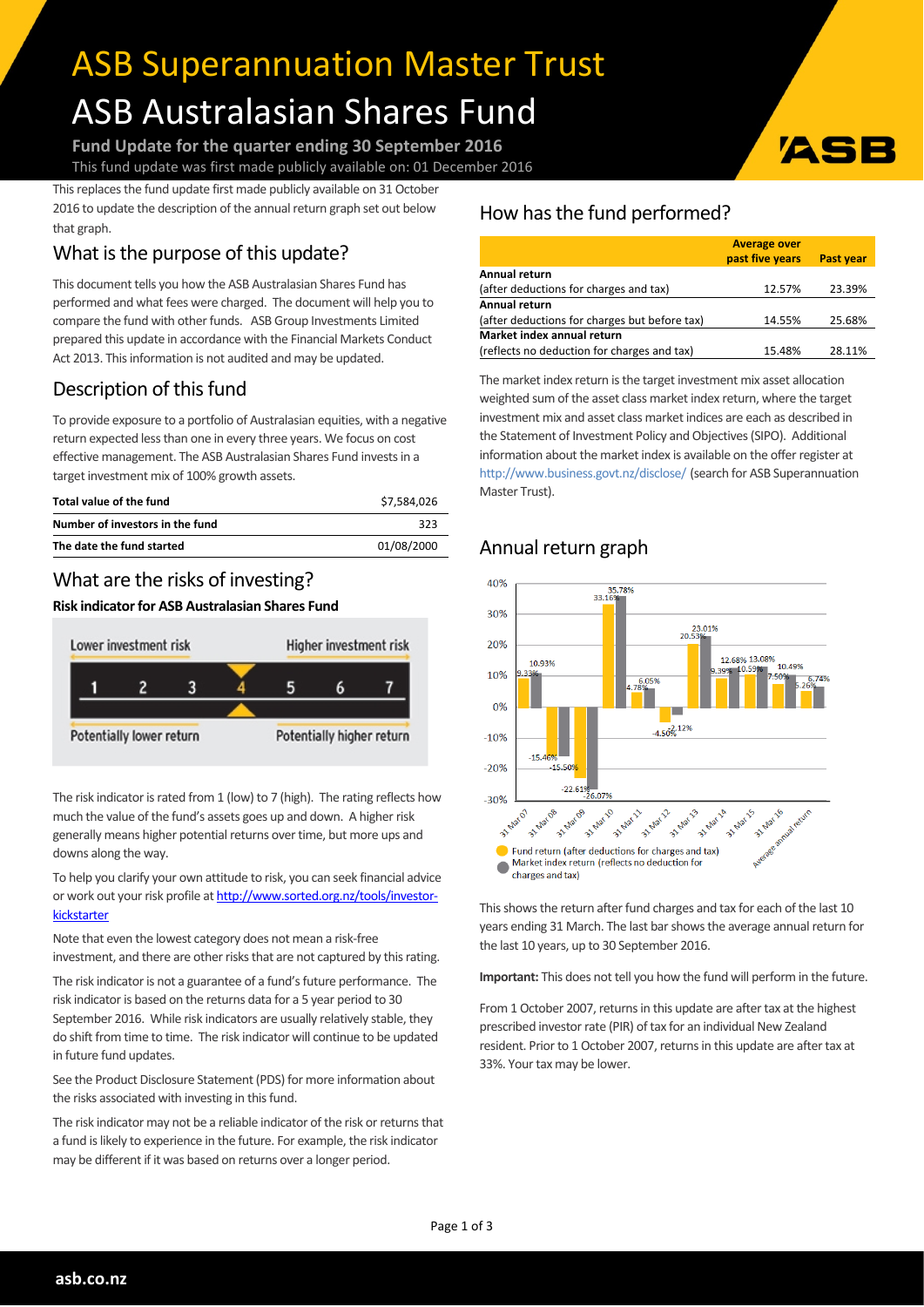#### What fees are investors charged?

Investors in the ASB Australasian Shares Fund are charged fund charges. In the year to 31 March 2016 these were:

|                                                          | % of net asset value |
|----------------------------------------------------------|----------------------|
| <b>Total fund charges</b>                                | 0.48%                |
| Which are made up of:                                    |                      |
| Total management and administration charges              | 0.48%                |
| Including:                                               |                      |
| Manager's basic fee                                      | 0.35%                |
| Other management and administration charges              | 0.13%                |
| <b>Total performance-based fees</b>                      | $0.00\%$             |
| Description of how charge is calculated<br>Other charges |                      |
| Administration fees                                      | See below            |

Investors may also be charged individual action fees for specific actions or decisions (for example, for withdrawing from or switching funds).

An administration fee may apply. If you are an ordinary member, you will pay an administration fee of 0.50% of the daily average balance of your account. If you are a specified member, the administration fee you pay (if anything) will depend on what has been agreed with your employer – please consult your employer for more information.

Small differences in fees and charges can have a big impact on your investment over the long term.

#### Example of how this applies to an investor

Jason had \$10,000 in the fund at the start of the year and did not make any further contributions. At the end of the year, Jason received a return after fund charges were deducted of \$2,339.00 (that is 23.39% of his initial \$10,000). Jason also paid \$55.85 in other charges.\* This gives Jason a total return after tax of \$2,283.15 for the year.

\*The amount of other charges you pay depends on whether you are an ordinary member or a specified member. Jason is an ordinary member and therefore pays an administration fee of 0.50% of the daily average balance of his account.† If Jason were a specified member, the administration fee he pays(if any) depends on what we have agreed with his employer.

† The administration fee that Jason paid forthe yearis \$55.85. This assumesthat the daily average balance of his account is \$11,169.50.

#### What does the fund invest in?

#### **Actual investment mix**

This shows the types of assets that the fund invests in.



#### **Target investment mix**

This shows the mix of assets that the fund generally intends to invest in.

| Cash and cash equivalents    | 0.00%    |
|------------------------------|----------|
| New Zealand fixed interest   | 0.00%    |
| International fixed interest | 0.00%    |
| Australasian equities        | 100.00%  |
| International equities       | $0.00\%$ |
| Listed property              | 0.00%    |
| Unlisted property            | 0.00%    |
| Commodities                  | 0.00%    |
| Other                        | 0.00%    |